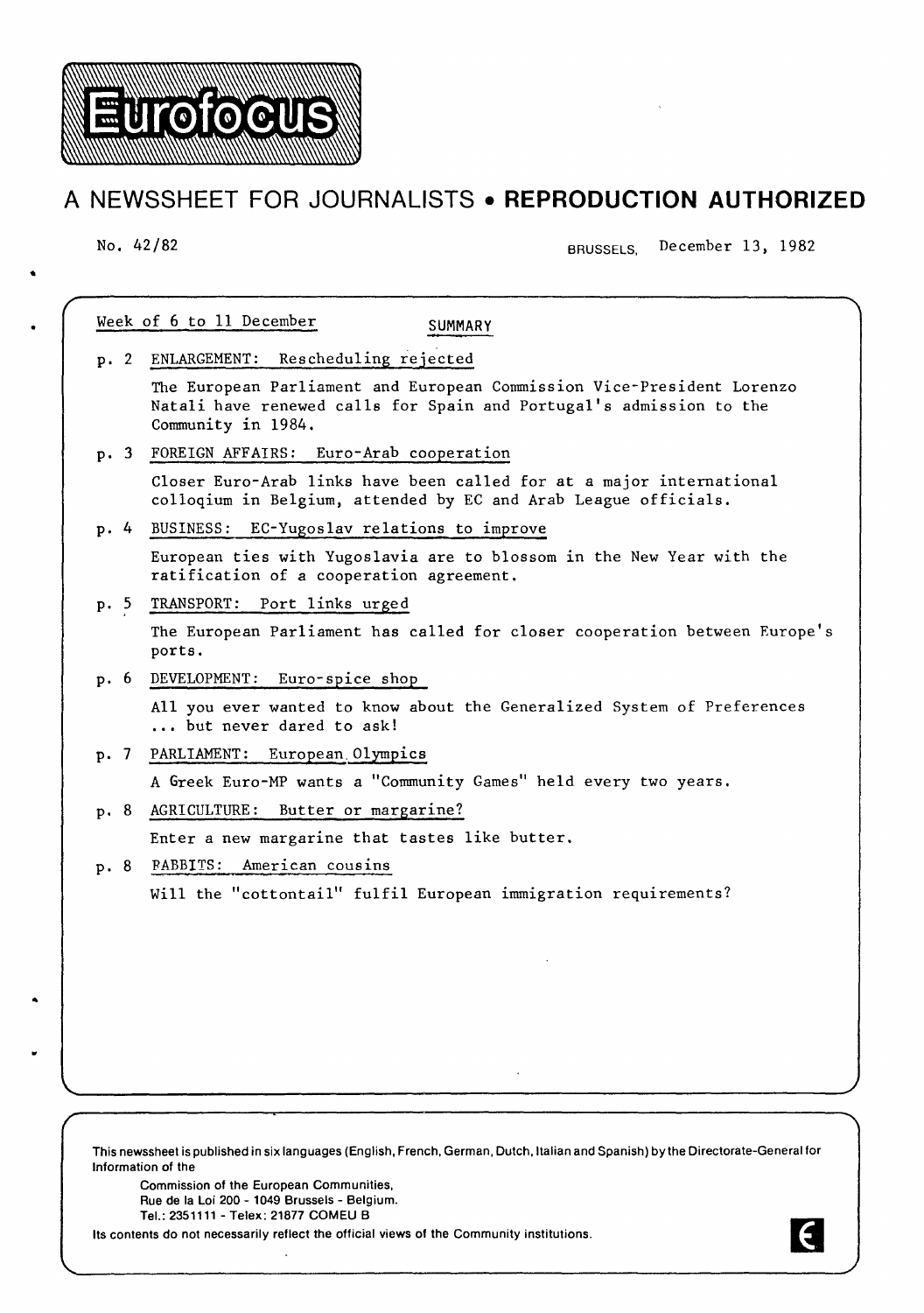•

•

#### ENLARGEMENT: Rescheduling rejected

Does the European Community of ten member states have to resolve its internal problems and strengthen its cohesiveness before going on to a membership of twelve? Or would it be better simply to accept the new members and include them in the discussions about the future? This is the dilemma the Community is confronted with over its enlargement to include Spain and Portugal, initially planned for January 1984 .

The last European Summit meeting of heads of government in Copenhagen decided to discuss the enlargement issue in March 1983. A policy decision will have to be taken then and the Vice President of the European Commission, Lorenzo Natali, who is in charge of enlargement questions, says that "there is no more time for ambiguity or disguised retreat".

The European Parliament shares his view on the issue, Following two resolutions approved in 1979 and another in 1981, a fourth resolution was adopted in November in Strasbourg. The Parliament says that Spain and Portugal are democracies and must become an integral part of the Community on January 1, 1984 as planned,"despite the problems encountered by other member states in one sector or another".

What are the problems posed by the enlargement? They basically involve the impact of the entry of agricultural products from Spain and Portugal, such as wine, fruit, vegetables and olive oil on to the common agricultural market. Another problem will be the cost of enlargement that will require an increase in the Community budget. The impact of enlargement on the agreements signed with other Mediterranean countries associated with the Community is another unresolved question.

The European Parliament thinks that all these problems can be resolved without having to delay Spanish and Portuguese entry. In the agriculture sector, transition periods of varying lengths could be planned for the most sensitive products. As far as the Mediterranean associated states are concerned, a new overall policy should be negotiated.

In any case, say the MEP's, the political importance for Europe of the accession of Spain and Portugal should be recognized by all member states.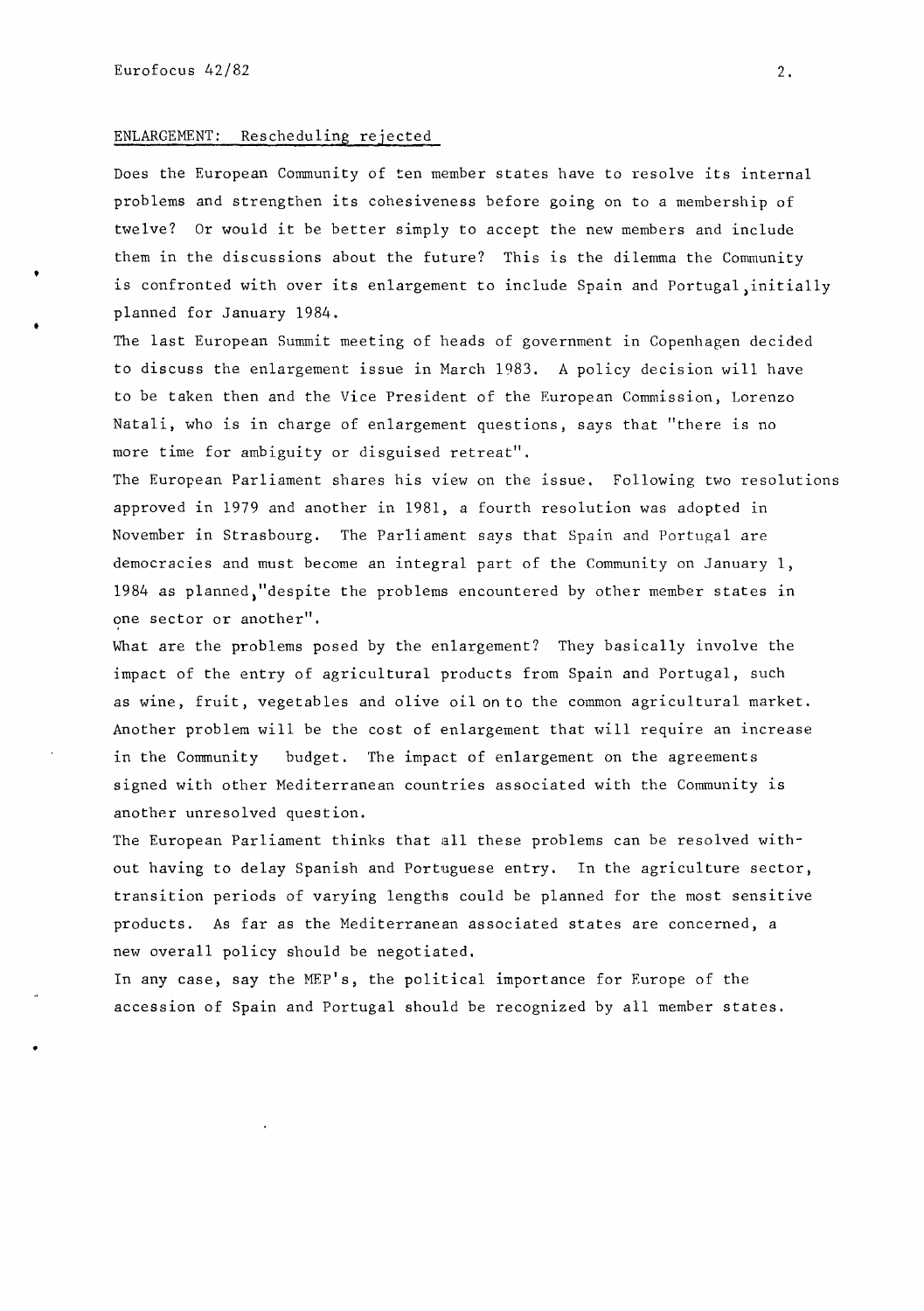# FOREIGN AFFAIRS: Euro-Arab cooperation

Since Richard the Lionheart's crusaders and Salladin slugged it out in the Holy Land in the 12th century, Euro-Arab relations have had their ups and downs.

But in the 1980's closer links between the European Community and the Arab League countries have never been more vital to world peace and prosperity, according to the organisers of a major international colloqium on Euro-Arab cooperation, which took place in December at Belgium's Catholic University of Louvain.

Senior officials, academics and development experts from both sides met to discuss cooperation issues including the role of joint efforts to help the developing countries, the social problems of Arab workers in Europe, the political, economic and strategic advantages of closer Euro-Arab ties and, above all, oil.

Oil imports account for about 38 percent of Europe's energy needs and three quarters of them come from the Arab oil-producing countries. Last year Community member states ran up a \$75 bn bill for Arab oil and in return the Arab world absorbed more than 15 percent of European exports, making it Europe's biggest trading partner by far.

The 1973 Arab oil embargo set in motion changes in the relationship between Europe and the Arab world and in 1974 the so-called Euro-Arab Dialogue emerged. Designed to strengthen economic, political and cultural ties, its goals were similar to those of the bilateral cooperation agreements signed between the Community and individual Arab states bordering the Mediterranean.

But the Dialogue's momentum depended heavily on Egypt. When the Egyptians split from the rest of the Arab world in 1979, to sign the Camp David peace treaty with Israel, and were expelled from the Arab League, the process more or less ground to a halt.

Last year, however, the Dialogue was partially revived at a technical level between European Commission and Arab League official<sup>s</sup>. Prospects for a full resumption are promising,with Egypt looking set to return to the Arab fold. Europe's willingness to provide aid and troops for Lebanon's multinational peace-keeping force has also generated goodwill in the Arab world.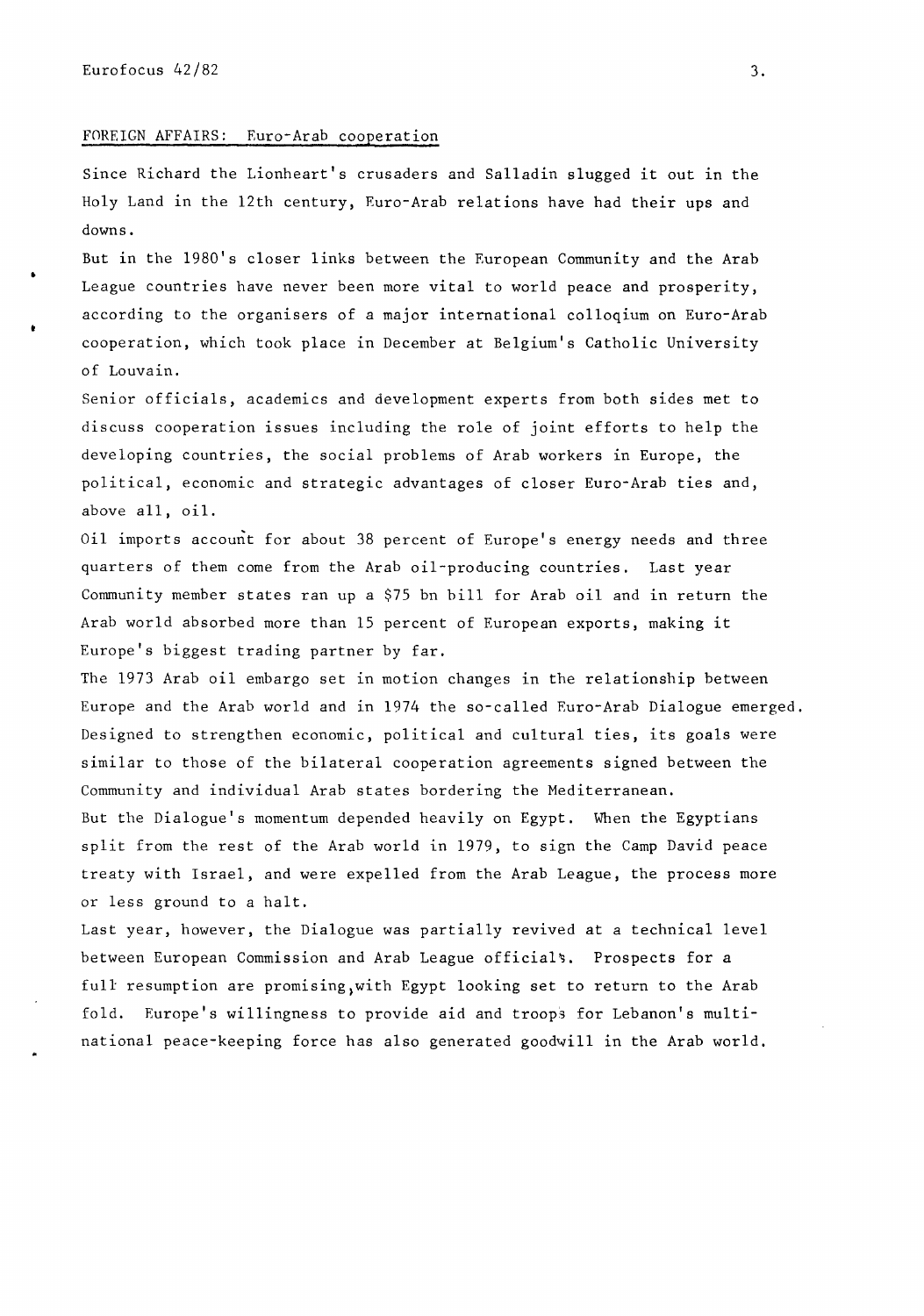•

# BUSINESS: EC-Yugoslav relations to improve

European ties with Yugoslavia are to blossom in the New Year with the ratification of an EC-Yugoslav Cooperation Agreement.

Future relations will operate within the framework of the 1980 Cooperation Agreement between the Community and Yugoslavia, due to be ratified at the end of 1982. The agreement is designed to draw Yugoslavia economically closer to Europe.

Among projects proposed in the short term is a Business Week to take place in Belgrade in March, aimed at improving contacts between European and Yugoslav entrepreneurs with a view to boosting trade and investment. Also on the agenda is a first meeting of ministers, planned for April, at which existing trade relations and future economic and technical cooperation agreed under the treaty will be discussed.

Trade between the Community and Yugoslavia is worth about £3.4 bn and accounts for about 30 percent of Yugoslavia's total foreign trade. But the Community exports twice as much as it imports and Yugoslav officials are keen to find ways to reduce their trade deficit, currently estimated at more .than £1.1 bn.

Under the Cooperation Agreement Yugoslavia will get unlimited duty-free access to Community markets for most industrial products and special tariff concessions for important agricultural exports, such as tobacco, baby-beef, cherries and plum brandy.

In return European exports will get Most Favoured Nation trading status under the General Agreement on Tariffs and Trade (GATT) and improved overland access to Greece, the newest member of the Community.

But the Cooperation Agreement is about more than just trade. It also includes a financial protocol entitling Yugoslavia to £115 m in loans from the European Investment Bank, as well as providing for extensive technical and social cooperation.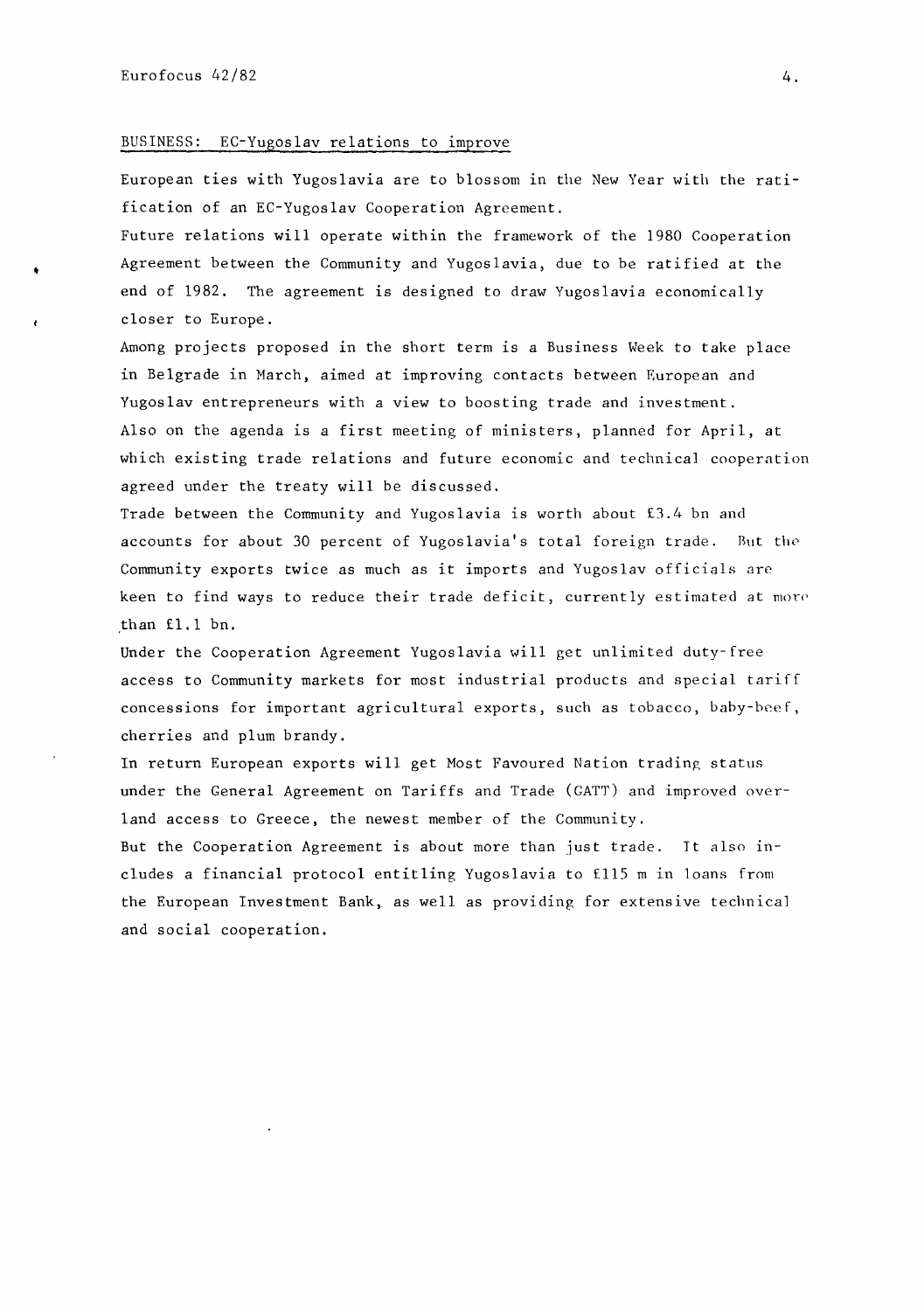### TRANSPORT: Port links urged

One of the major factors in the economic and industrial development of Europe was the large number of natural harbours which later became the hub of great trading and military empires. For centuries, Europe's bustling port cities were at the root of some of the world's most far-reaching explorations, discoveries and commercial activities.

Even in this era of high speed communications borts are called upon to play a crucial role in the competitive international trading system. The Transport Committee of the European Parliament now wants the European Commission to examine the need for a joint Community port policy. The Committee has issued a report indicating that while road transport is the dominant means of transportation in Europe, the 1.5 bn tonnes handled by European ports are extremely important and compare favourably with the 930.7 mio tonnes carried by railways and the 658 mio tonnes shipped on interior waterways.

The Committee feels that although the Commission has decided that such a programme is not possible or necessary at the moment, many European port authorities would be interested in participating to maintain their competitive position in world markets. For the Community to remain active in world trade it is dependent on, it argues, its ports, which must be modern and efficient. It feels that while the Community countries are well-endowed with some of the world's largest and most active ports, such as Rotterdam, Hamburg, Antwerp, London and Narseilles,some of the smaller facilities need assistance. The report draws attention to the fact that partly because many of the ports are autonomous and partly because of the different practices in the various Community countries, there are many competitive discrepancies between Community ports that should be coordinated or harmonised to ensure fairness. These differences include taxes, social security and transport fees.

The Committee maintains that the development and problems of ports should figure prominently in such European Community programmes as the Regional and Social Funds, the European Investment Bank and, Jf course, the longawaited Common Transport Policy, Efforts should also be made to ensure sound environmental and anti-pollution practices and to humanise the work of the declining labour force employed in the now largely automated ports.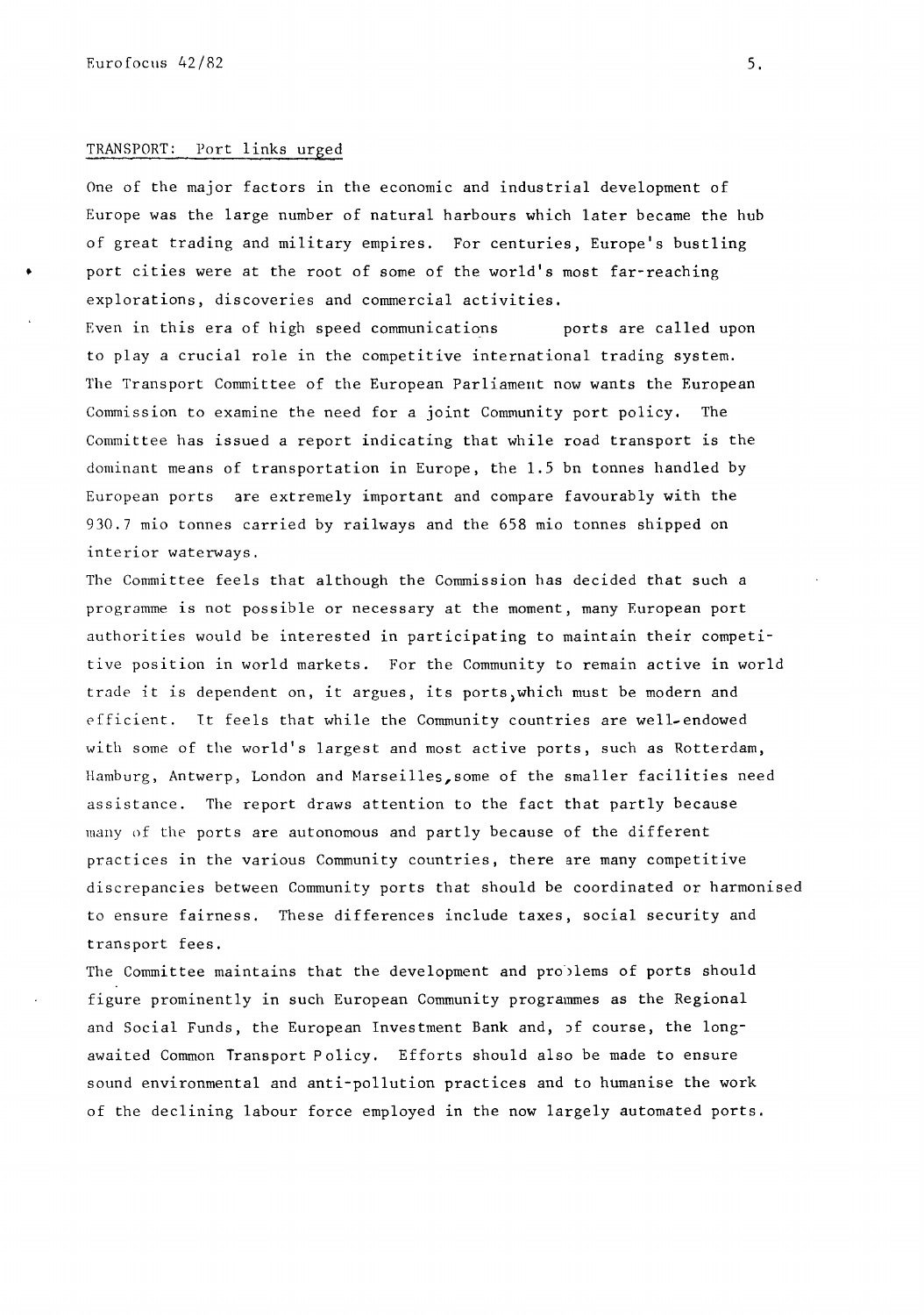•

#### DEVELOPMENT: Euro-spice'shop

At first glance, the European Community's list of tariff preferences for Third World exports looks like the inventory of an exotic food and spice shop. Preferences are given for products like mangoes, pineapple juice, okra, dates, bay leaves, cocoa butter, soluble coffee ... and even snails . The list is long and varied enough to tempt us all.

These preferences are part of a generalised system - called the Generalised System of Preferences or the GSP - which was introduced more than ten years ago by most industrialised nations. The GSP is meant to help developing countries in their efforts to step up exports of manufactured and semi-processed farm goods to the industrialised countries.

The GSP does this by bringing tariffs down to zero for Third World exports up to a certain volume, thereby giving them a customs advantage which not only puts them on an equal footing with national industries, but also gives them a clear preference compared with products imported from other industrialised countries.

The European Community was the first to put the GSP into practice on July 1, 1971. Japan followed a month later, then Norway and several other Western countries. The United States brought its scheme into operation in January 1976.

The Community's system of preferences is currently applied to 123 developing countries, including China. It provides them with duty-free entry for all industrial products and reduced tariffs for about 324 agricultural products. The Community GSP was revised after almost ten years of operations in 1981. The new scheme makes a distinction in the treatment meted out to the least developed countries and other countries in the Third World which are well on the way to becoming significant industrial powers, such as Hong Kong, South Korea or Brazil.

The tariff reductions and quotas granted to the GSP beneficiaries also vary according to the "sensitivity" of the product. Yearly quota increases or tariff improvements, for instance, are more limited when it comes to textiles, footwear and steel, than for other "non-sensitive" products which do not compete with Community goods.

The new Preferences agreed for 1983 will give the least developed countries an even better deal, putting them on the same duty-free footing as the developing countries linked to the Community by the Lome Convention. The lists of agricultural and industrial products enjoying duty-free access to Europe have also been lengthened.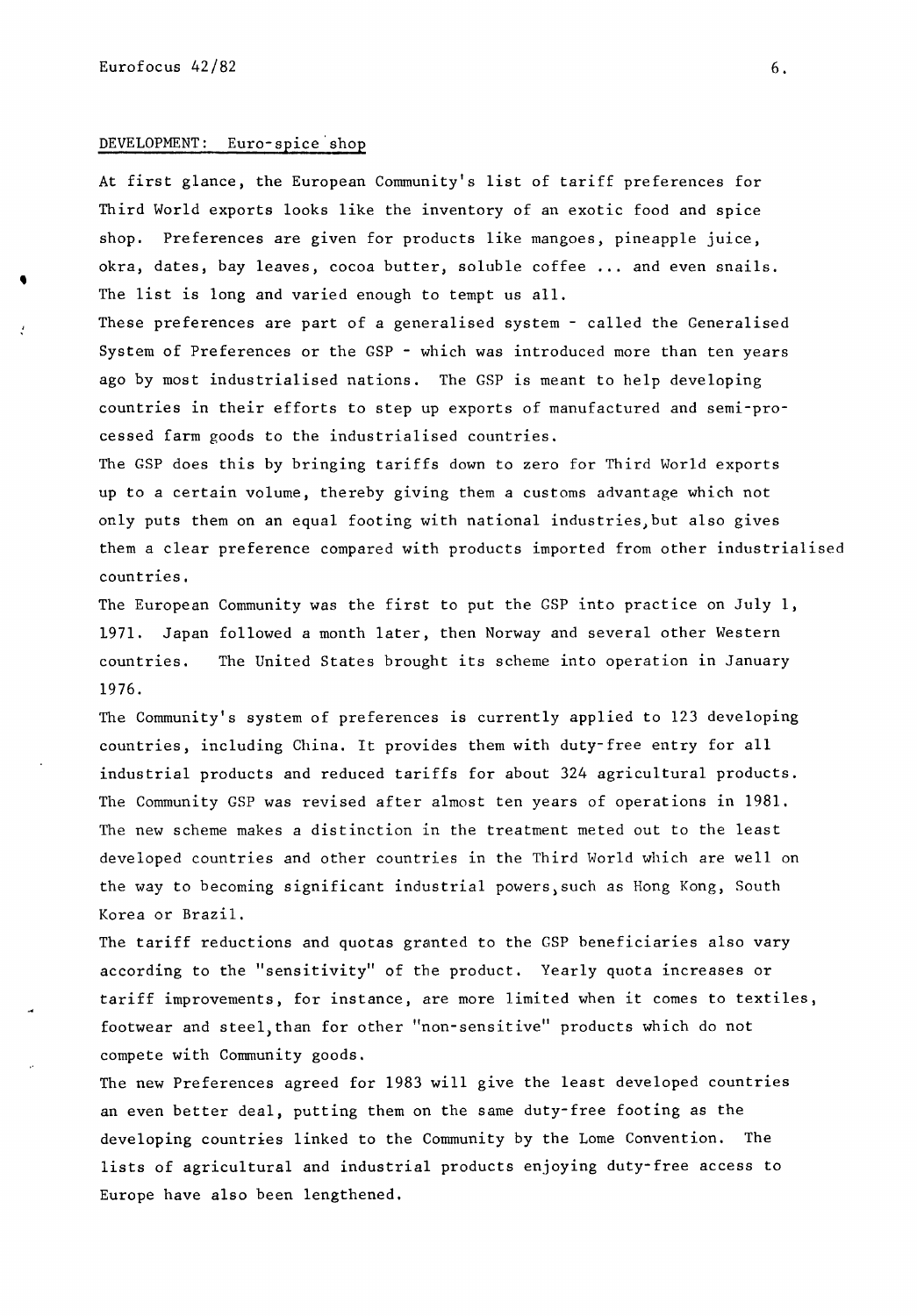...

Why is the European Community so generous towards developing countries even in these days of economic recession? Because only when these countries can sell their goods to us will they earn the money to buy goods made in Europe.

# PARLIAMENT: European Olympics

The European Community should organise its own Olympic Games, according to Constantinos Gontikas, a Greek Christian Democrat member of the European Parliament.

Sports are popular both with the young and the not-so-young and Mr. Gontikas feels that such a move could make European citizens more aware of being "European".

A European games, says Mr. Gontikas, could bring together sportsmen and women from all payts of the European Community and include all the different events which currently form the Olympics.

The games, he says, should begin in the Spring of 1984, the date for the European Parliamentary elections and should be held every two years in a different country. The first host country would be Greece.

So that Eurofocus can best adapt to your needs, do not hesitate to send us your criticism, suggestions and comments. If you use one of our articles, we would appreciate a mention of the source and a copy of the printed piece. Thank you.